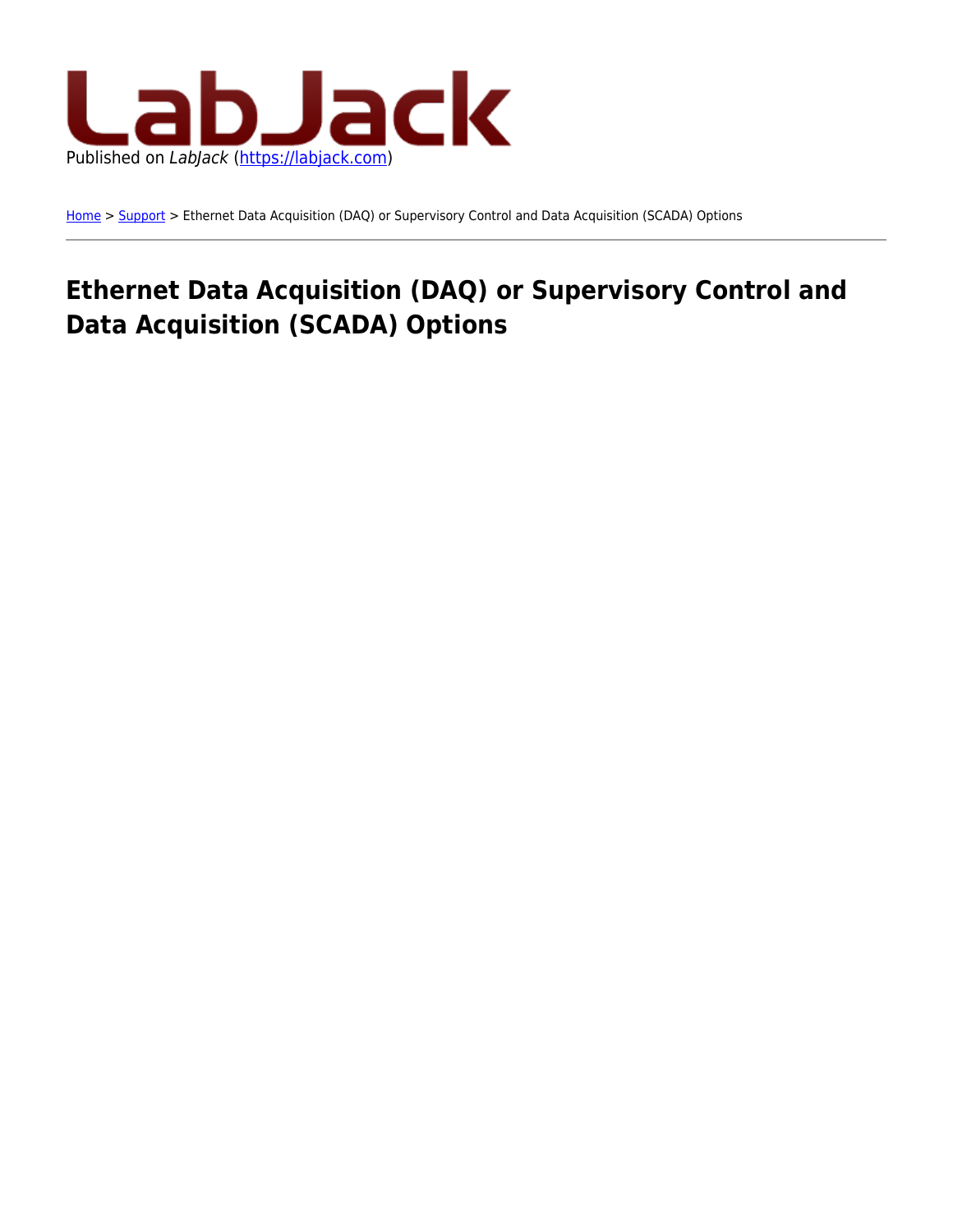









i

# **Related LabJack Devices**

**High Performance, USB, Ethernet, Wifi**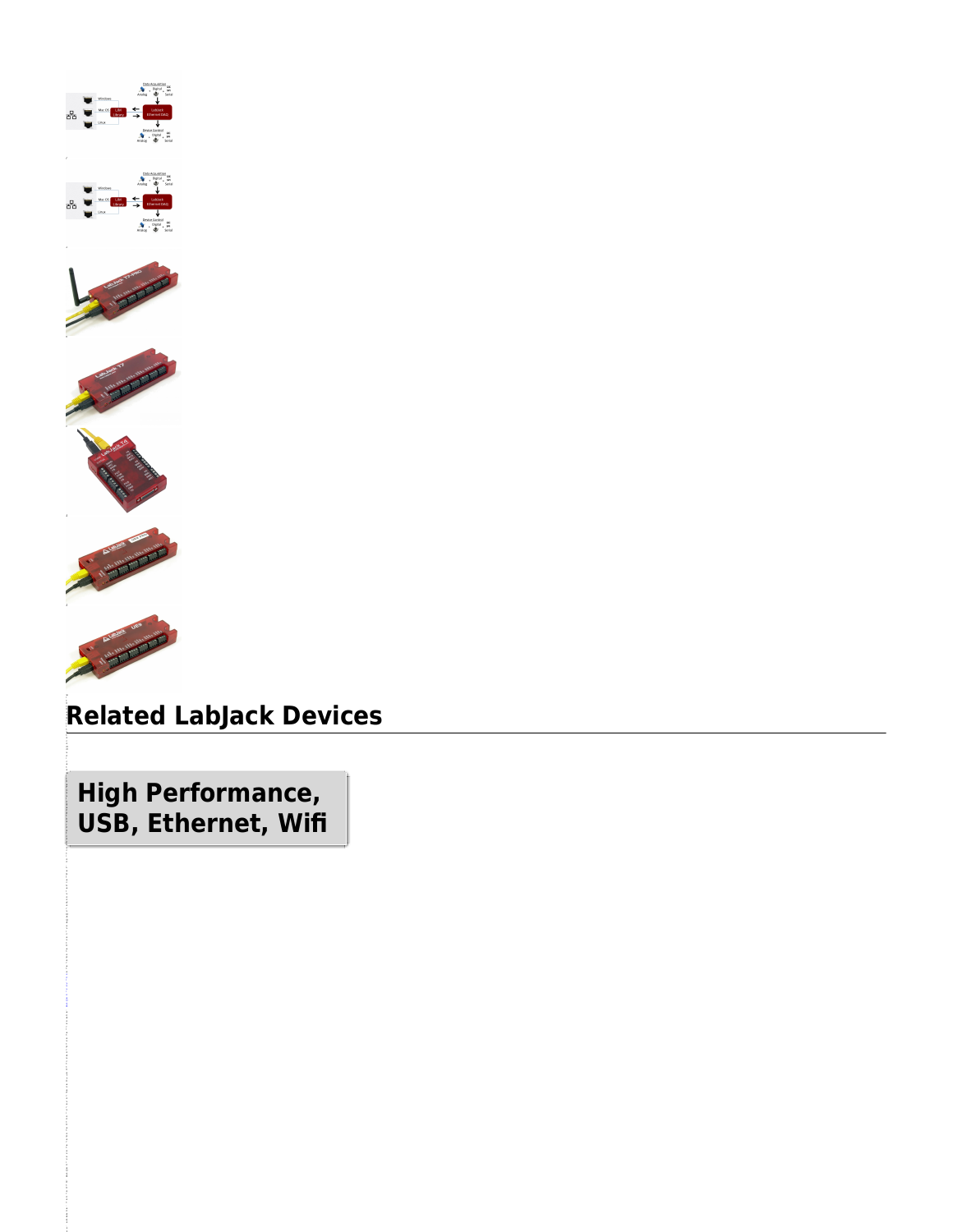

### **[T7/T7-Pro](https://labjack.com/t7)**

#### **T7: \$520 T7-Pro: \$750**

- Newest DAQ device supporting USB, Ethernet, and 802.11b/g WiFi
- Fully compatible with Modbus TCP/UDP and most SCADA programs
- 14 analog inputs built-in
- Expand to 84 analog inputs with Mux80 add-on
- Analog input ranges:  $\pm 10V$ ,  $\pm 1V$ ,  $\pm 0.1V$  and  $\pm 0.01V$
- 16-bit high-speed ADC (up to 100k samples/s)
- 24-bit low-speed ADC (resolution as low as 1uV noise-free)
- 23 digital I/O
- Up to 10 counters
- 2 analog outputs (12-bit, 0-5V)
- Serial protocols: SPI, I2C, and more ...
- Up to 8 PWM, quadrature, pulse width, and more ...

### **Low Cost Ethernet DAQ**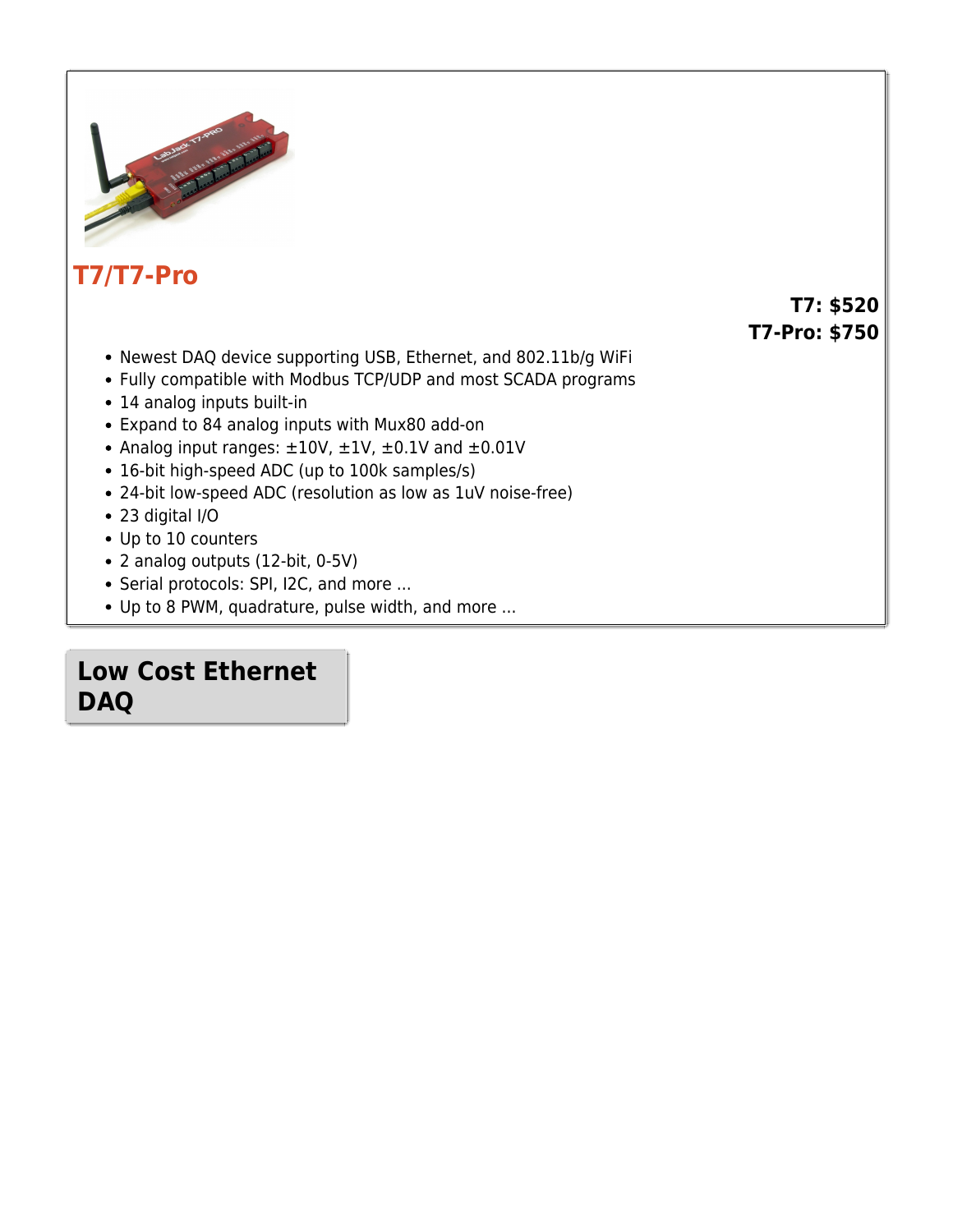

### **[T4](https://labjack.com/t4)**

**T4: \$245**

- Lowest cost [Modbus TCP](https://labjack.com/support/software/examples/modbus) Ethernet DAQ device. Also supports USB communication.
- 4 dedicated high voltage analog inputs (±10V, 12-bit resolution)
- 8 configurable low voltage analog inputs (0-2.5V, 12-bit resolution) that can function as digital I/O lines
- 8 dedicated digital I/O lines (EIO4-EIO7 and CIO0-CIO3)
- Multiple timers and counters (Pulse Timing, PWM Output, Quadrature Input, ...)
- Digital I/O lines support SPI, I2C, 1-Wire, and UART (Master modes only)
- 2 Analog Outputs (10-bit, 0-5 volts)

## **The Original, USB & Ethernet DAQ**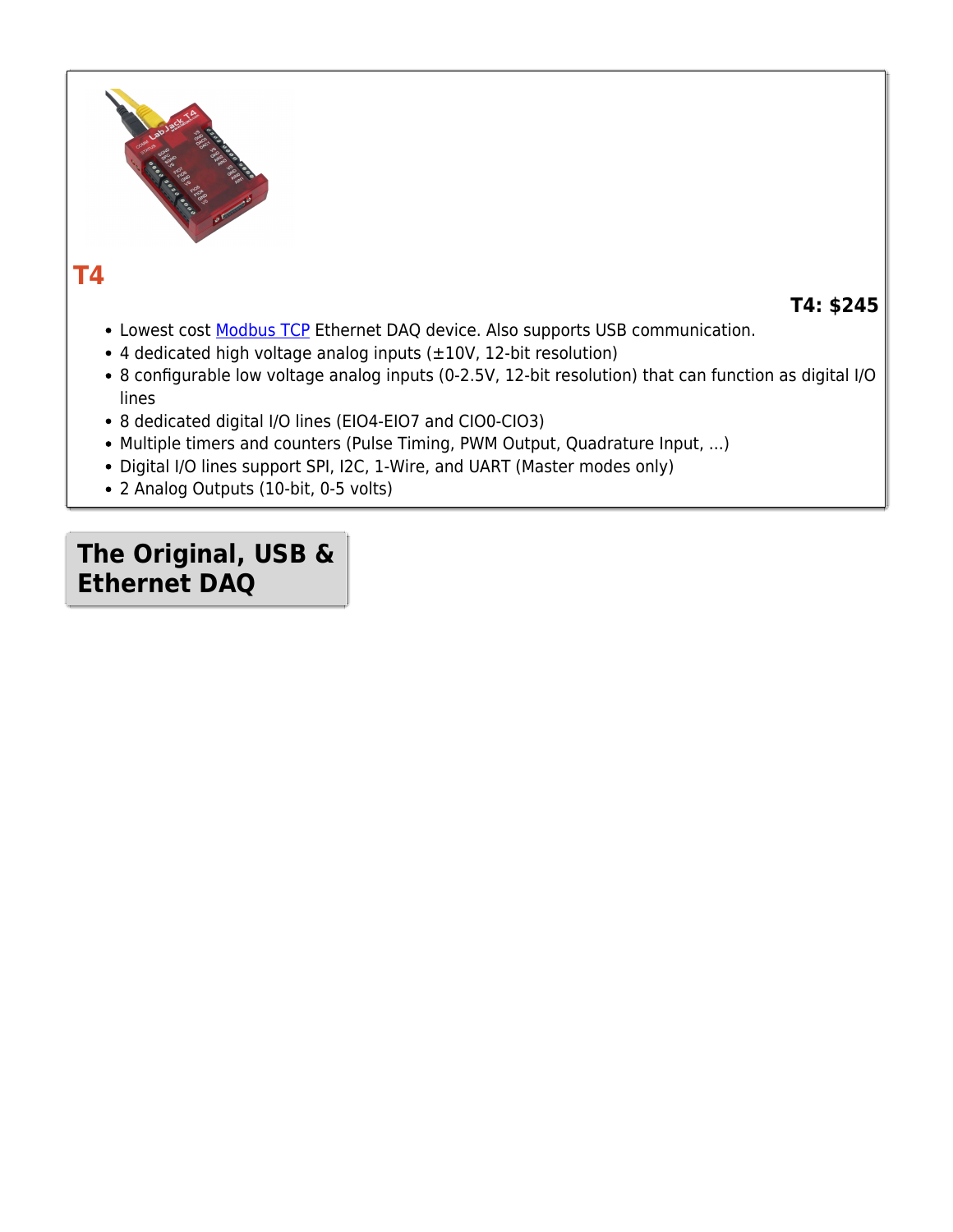

#### **[UE9/UE9-Pro](https://labjack.com/ue9)**

**UE9: \$750 UE9-Pro: \$850**

- USB 2.0/1.1 Full Speed and 10Base-T Ethernet
- Mostly compatible with Modbus TCP and most SCADA programs
- 14 Analog Inputs (12-16 Bits Depending on Speed)
- Expand to 84 analog inputs with Mux80 add-on
- UE9-Pro Adds 24-bit Low-Speed ADC for 20-Bit Effective Resolution
- ±5 or 0-5 Volt Maximum Analog Input Range
- 2 Analog Outputs (12-Bit, 0-5 Volts) with Stream-Out Feature
- 23 Digital I/O
- Maximum Input Stream Rate of 50+ kHz (Depending on Resolution)
- Supports SPI, I2C, and Asynchronous Serial Protocols (Master Only)
- Dual-Processor Design with 168 MHz of Total Processing Power
- Electrical Isolation Possible with Ethernet Interface

# **Popular LabJack Accessories**



[CB15 Terminal Board](https://labjack.com/accessories/cb15-terminal-board)



[LJTick-DAC](https://labjack.com/accessories/ljtick-dac)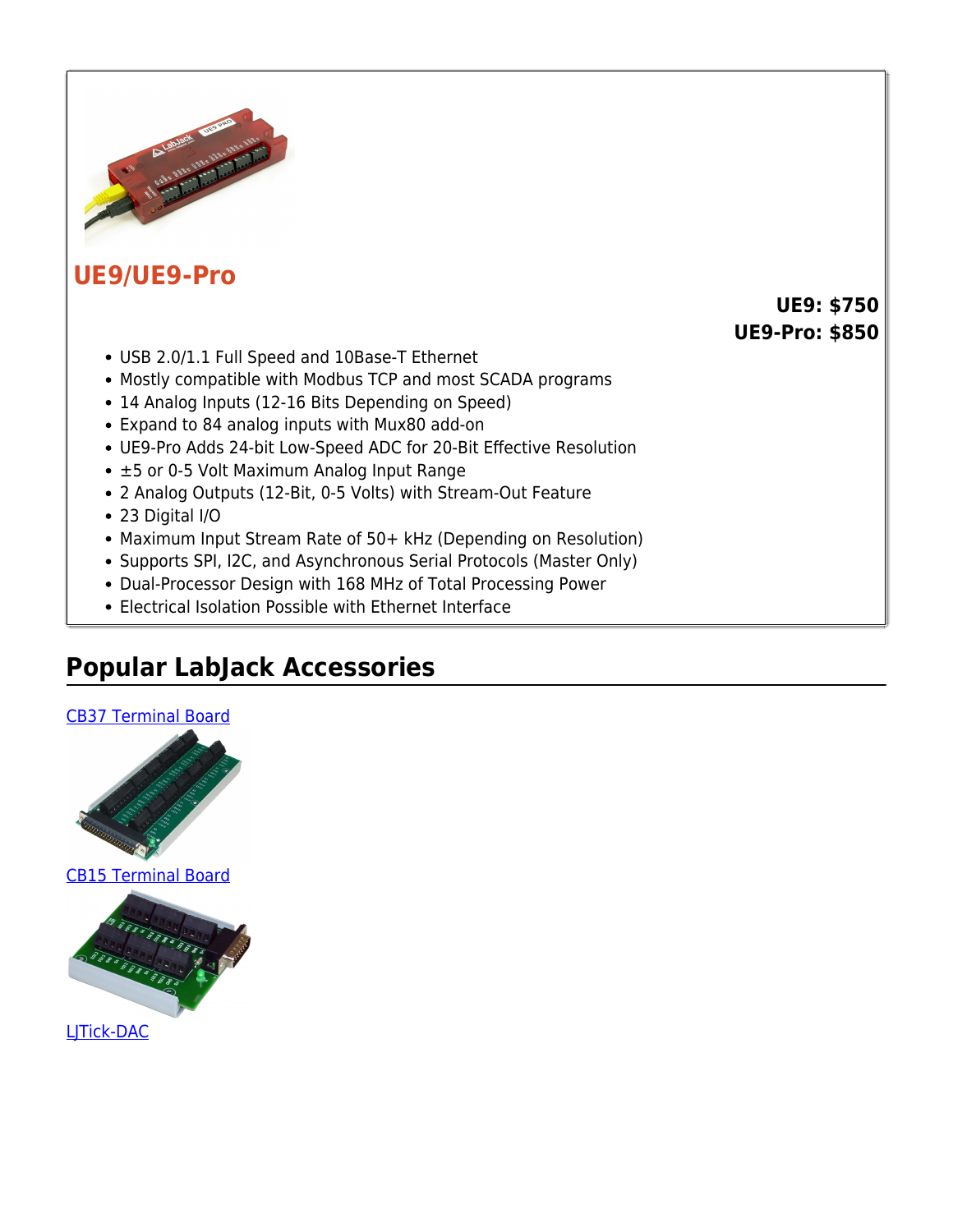

#### [Mux80 AIN Expansion](https://labjack.com/accessories/mux80-ain-expansion-board) [Board](https://labjack.com/accessories/mux80-ain-expansion-board)



## **Why LabJack?**

All Software Is Free!

## **Windows, Mac OS X, Linux**

#### **Examples In:**

- [LabVIEW](https://labjack.com/support/ljm/examples/labview)
- $\cdot$  [C/C++](https://labjack.com/support/ljm/examples/c)
- [Python](https://labjack.com/support/ljm/examples/python)
- [MATLAB](https://labjack.com/support/ljm/examples/matlab)
- $\cdot$  lava
- [Visual](https://labjack.com/support/ljm/examples/visual-basic) [Basic](https://labjack.com/support/ljm/examples/visual-basic)
- $\cdot$  [.NET](https://labjack.com/support/ljm/examples/net)
- [More...](https://labjack.com/support/ljm/examples)

#### **LabJack Software Options**

The  $L/M$  Library is a set of functions used to easily communicate with several of our devices using a simple Modbus over USB interface (as well as Modbus TCP/UDP when applicable). The goal is to be easy to use and understand, yet flexible. All important values and data from the device can be read and/or written by using the associated register(s).

#### **LabJack's DAQ devices have a wide**